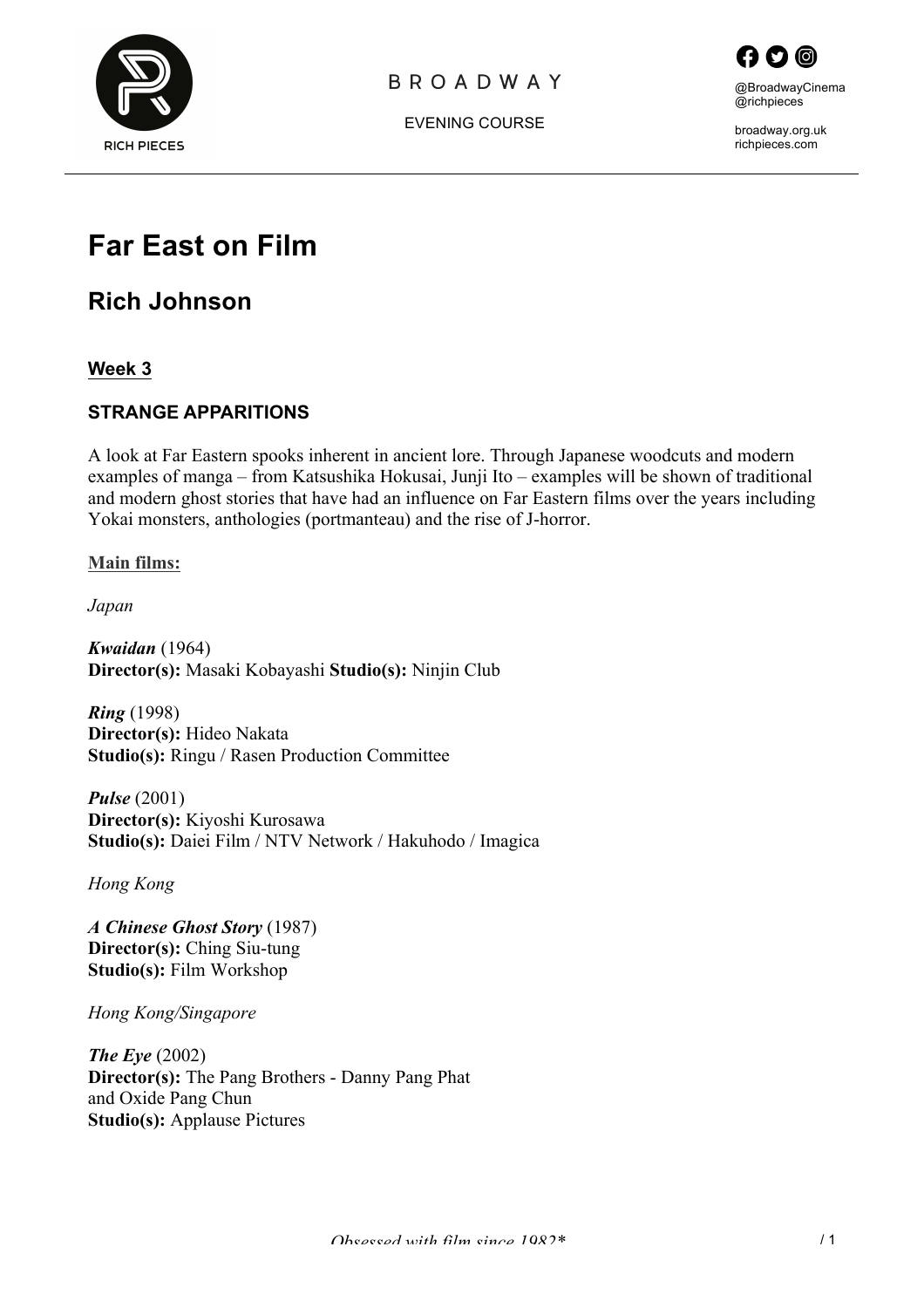

# **BROADWAY**

EVENING COURSE



broadway.org.uk richpieces.com

#### **Notes:**

Lafcadio Hearn (author, translator, and teacher) American-Japanese: aka Koizumi Yakumo (born: 1850, died: 1904).

Greek-born and Irish-raised, Hearn became one of America's most well-known writers; eventually becoming the beloved cultural icon Koizumi Yakumo in 1896, just as Japan transitioned from an ancient feudal society into an industrial power.

Known primarily for introducing Japanese culture and literature to the West, his collections of legends and folklore help further define him as the "master of yōkai stories".

Folklore has existed as a means to understand our own existence, passed down from generation to generation.

At their most extreme, anxieties and fear in society have manifested more ghoulish tales, giving birth to monsters, ghosts and demons.

Folklore (Japan: Minkan denshō, transl. "transmissions among the folk"). Interest in the fantastic and horrific creatures that populate Japanese folklore still resides in modern horror.

The monstrous stories (and imagery) are unforgettable; these mukashi-banashi (tales of "long ago") invented and spun by writers during the Edo Period (and earlier) in ghost stories known as "kaidan".

In Japan ghosts are known as 'yūrei'. There are many categories.

There are also 'yōkai'; which is a collective name used to describe the supernatural; ghosts and other unexplained phenomena. In ancient times, people attributed negative and mysterious events to the actions of such yōkai.

The difference between the two is that the yūrei are tethered to a place or person, often in a vengeful act, while the yōkai are free to wander the land.

Yōkai represented darkness during the Edo period of Japan but, over time, they were accepted as something more light-hearted as artists and writers created their own yōkai in literature, artwork and eventually film.

Cultural events known as *hyaku-monogatari* or (*100 stories*) grew out of these creations where people would gather and share yōkai tales. For each story that was told, a lantern was extinguished. After the 100th and final lantern was extinguished, the surrounding area was plunged into a darkness, from which a yōkai would appear.

This craze is further illustrated by Toriyama Sekien's supernatural bestiary of a book *Gazu Hyakki Yagyō* (*The Illustrated Night Parade of a Hundred Demons*, 1776). Echoes of the yōkai parade can be seen in Hayao Miyazaki's *Spirited Away* (2001).